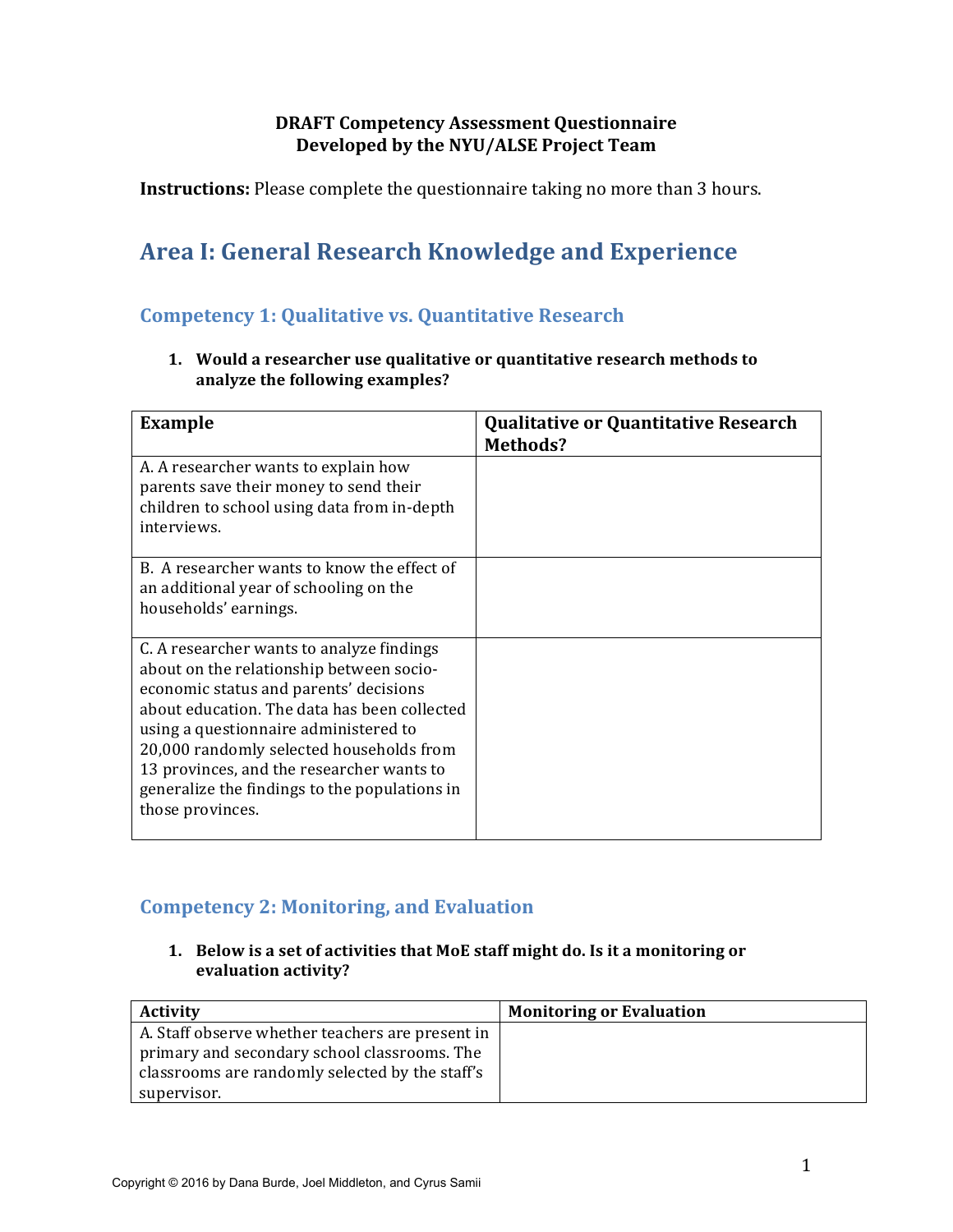| B. Staff collect data on test scores to determine<br>whether a teacher training program is<br>increasing children's learning |  |
|------------------------------------------------------------------------------------------------------------------------------|--|
| C. Staff visit a classroom to verify that the<br>teacher is using the government's math<br>curriculum.                       |  |
| D. Staff collect attendance records to<br>understand whether a new bussing policy is<br>increasing children's attendance     |  |

#### **2.** Which of the following is an example of an impact evaluation?

- a. A study that defines how many school aged children are out of school
- b. A study that examines whether a project's resources were used as intended and whether the project activities were implemented as designed
- c. A study that answers how a program to distribute anti-diarrhea medicine effects school attendance
- d. A study that examines how much it would cost to increase school age children's test scores by one standard deviation in one province

#### **3.** Which of the following can the Ministry of Education use EMIS data for?

- a. To identify geographic areas where there is a deficiency of schools
- b. To identify geographic areas where teachers are regularly absent
- c. To help them revise the national strategic education plans
- d. To inform their education policies
- e. All of the above
- f. None of the above
- g. Some combination of the above. What combination?

## **Competency 3: Reliability and Validity**

#### 1. A strong study is based on data that is both reliable and valid. Connect each of these concepts to its definition.

| A. Reliable | 1. An indicator measures what it is intended |
|-------------|----------------------------------------------|
|             | to measure.                                  |
| B. Valid    | 2. An indicator is consistent with the       |
|             | measurements it gives.                       |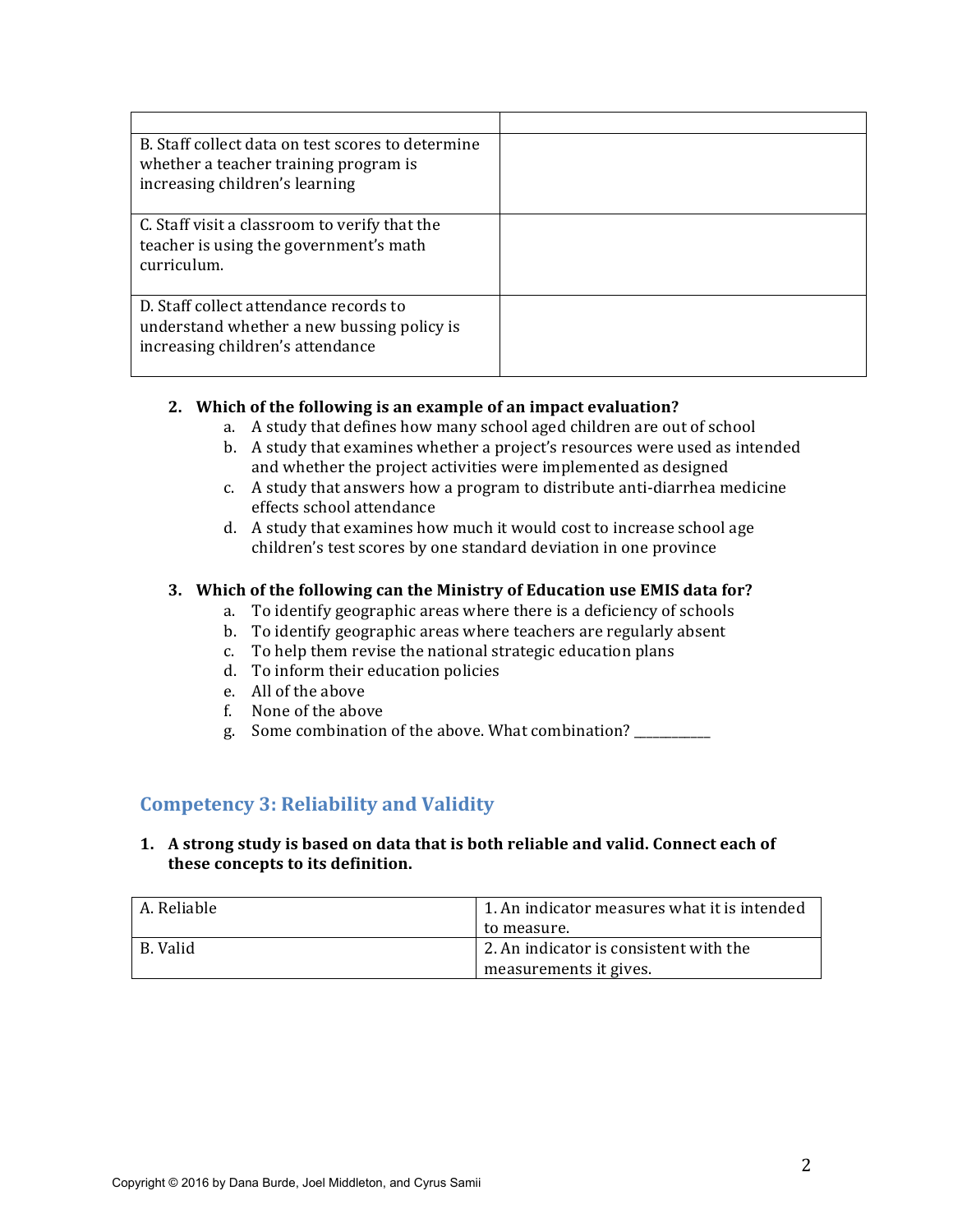Choose the best answer. Only one answer is correct

- 2. If a child takes the same math test multiple times within a short-time span and receives the same score three times, does this indicate that the test is valid, reliable or both?
	- a. Valid
	- b. Reliable
	- c. Both
- **3.** Imagine a researcher administers a math test to a group of children who perform **very highly on their math assignments at school. These children however do not** perform well on the researcher's math assessment, even though the assessment supposedly asks questions of equal difficulty as the children's normal assessments. The children take the researcher's test again a month later and receive similar scores as they received the first time. Is the researcher's test valid, reliable, both, or neither?
	- a. Valid
	- b. Reliable
	- c. Both
	- d. Neither

## **Competency 4: Generalizability in Qualitative and Quantitative Research**

#### Choose the best answer. Only one answer is correct

- **1.** True or false: One goal of quantitative research is to understand the **characteristics of a larger population.**
	- **a.** True
	- **b.** False
- **2.** If a researcher is interested in designing a study whose findings can be generalized to a larger population, which of the following respondent selection methods should s/he use in selecting the respondents?
	- a. Convenience sampling
	- b. Snowball sampling
	- c. Random sampling
- **3.** True or false: Qualitative research findings can be generalized to a population.
	- a. True
	- b. False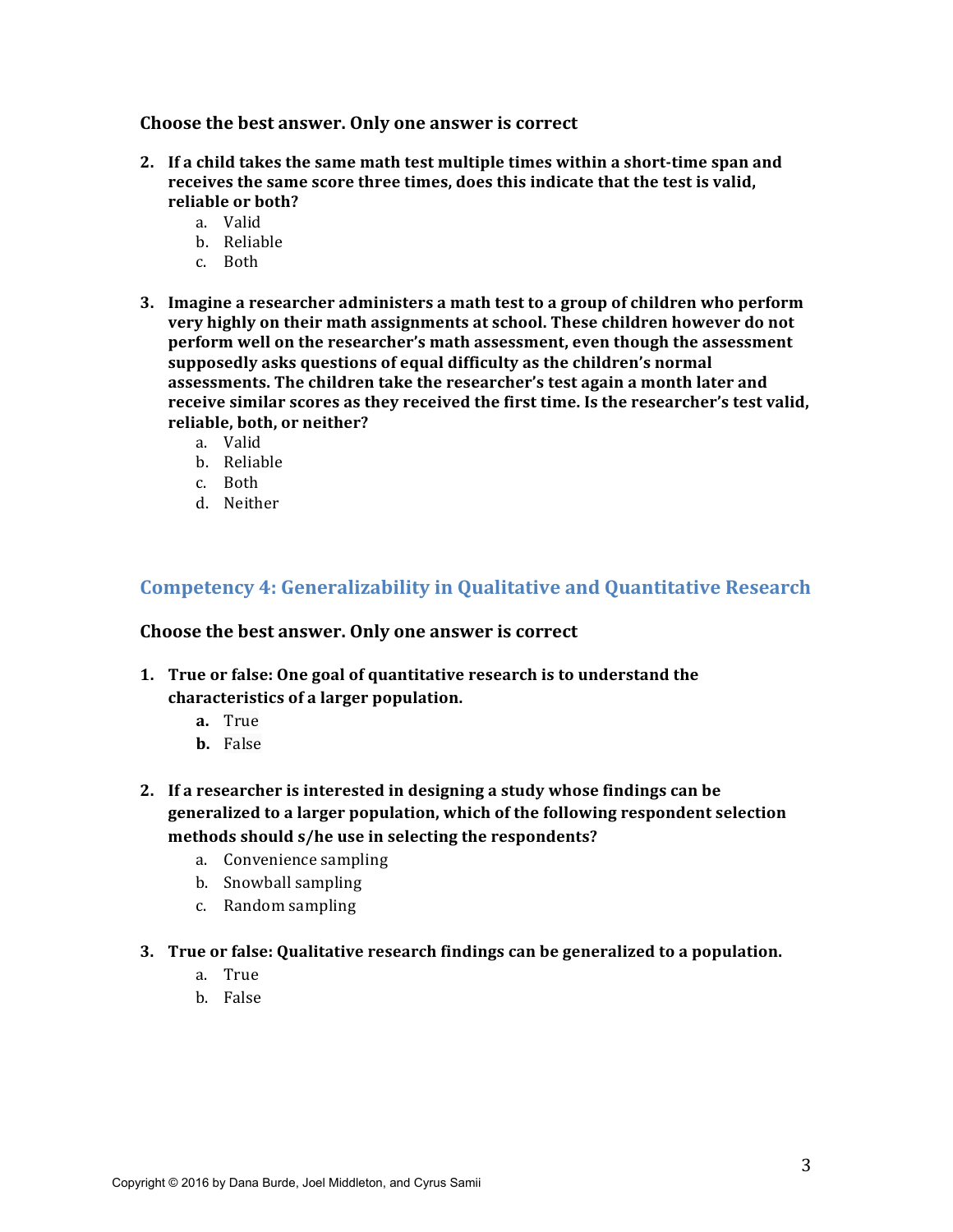## **Competency 5: Triangulation**

#### **Choose the best answer. Only one answer is correct**

- **1.** Can qualitative data be used to triangulate quantitative data?
	- **a.** Yes
	- **b.** No
- **2.** Does triangulation ensure that the research data is valid, generalizable, neither or hoth?
	- a. Valid
	- b. Generalizable
	- c. Neither
	- d. Both
- **3. The MoE's Education Management Information System (EMIS) system includes teacher attendance records. Which of the following is an example of how the MoE could triangulate this data in one province?**
	- a. Conducting focus group discussions with the school shuras and hub-school principals to discuss the teacher's attendance.
	- b. Monitoring the teachers' attendance in another, similar province to see how it compares.
	- c. Comparing the attendance records of this province to the other provinces.
	- d. None of the above.
	- e. All of the above.

# **Area II: Research/Evaluation Experience**

### **Competency 7: Research Ethics**

- **1.** If you are conducting a survey and a research participant does not want to **answer a particular question, which of the following actions should you take:** 
	- a. Tell the research participant that, if they don't answer, you will be in trouble with your supervisors because you will not have all the data that they want.
	- b. Move on to the next question.
	- c. Politely encourage the research participant to participate by reminding him or her that their answers will be kept confidential and anonymous and that you'd really like to hear his or her answer. If he or she continues to refuse to answer, move on to the next question.

#### **2.** In order to conduct research with a child, whose assent should you get?

- a. Parent or Guardian's assent
- b. Child's assent
- c. Both parent or guardian's and child's assent
- d. No one's assent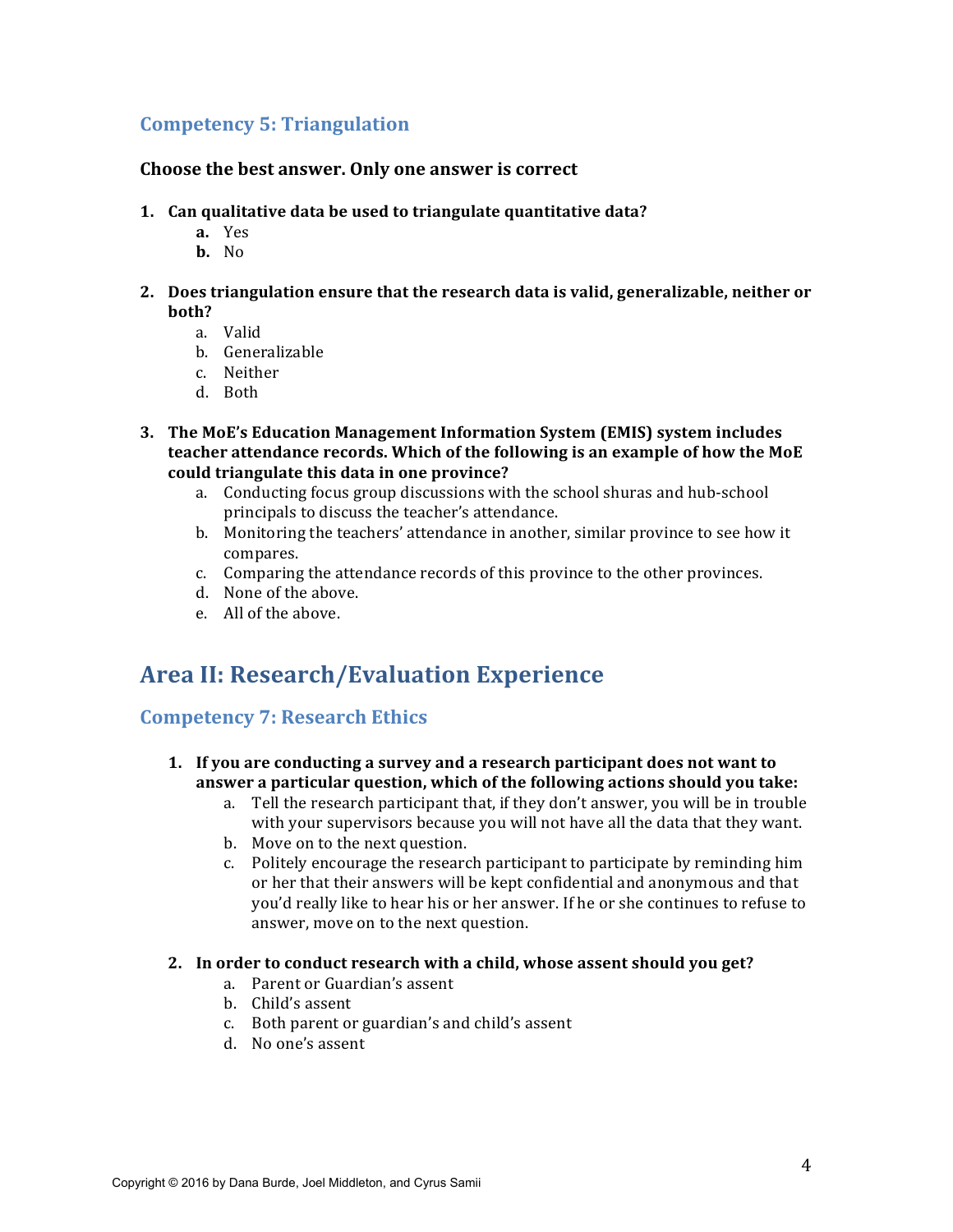- **3. "Informed consent"** is the principle that all research participants should have the information necessary to be able to make a well-informed decision about whether or not to participate in a research study. Which of the following **pieces** of information must research participants be informed of in order to be able to provide "informed consent" (circle all that apply)?
	- a. The risks of participating in the study
	- b. The negative impact that their refusal to participate in the study would have
	- c. The purpose of the research
	- d. The fact that their participation is voluntary and can be withdrawn at any time
- **4.** One requirement of ethical research is that data either be kept "confidential" or "anonymous." Match each of these terms to its definition.

| A. Confidential | 1. The researchers are able to identify which<br>research participants provided what data, but they<br>store that data in such a way that no one else can<br>link that data to individual respondents. They do<br>not reveal the identities of research participants to<br>anyone. |
|-----------------|------------------------------------------------------------------------------------------------------------------------------------------------------------------------------------------------------------------------------------------------------------------------------------|
| B. Anonymous    | 2. Data is collected in such a way that the<br>researchers have no way of linking it to particular<br>respondents.                                                                                                                                                                 |

# Area III: Developing/Commissioning a Research Project

## **Competency 8: Key Steps in Research/Evaluation**

**1.** A research topic differs from a research question. Please provide an example **of each:**

\_\_\_\_\_\_\_\_\_\_\_\_\_\_\_\_\_\_\_\_\_\_\_\_\_\_\_\_\_\_\_\_\_\_\_\_\_\_\_\_\_\_\_\_\_\_\_\_\_\_\_\_\_\_\_\_\_\_\_\_\_\_\_\_\_\_\_\_\_\_\_\_\_\_\_\_\_\_\_\_\_\_\_\_\_\_\_\_

\_\_\_\_\_\_\_\_\_\_\_\_\_\_\_\_\_\_\_\_\_\_\_\_\_\_\_\_\_\_\_\_\_\_\_\_\_\_\_\_\_\_\_\_\_\_\_\_\_\_\_\_\_\_\_\_\_\_\_\_\_\_\_\_\_\_\_\_\_\_\_\_\_\_\_\_\_\_\_\_\_\_\_\_\_\_\_\_ \_\_\_\_\_\_\_\_\_\_\_\_\_\_\_\_\_\_\_\_\_\_\_\_\_\_\_\_\_\_\_\_\_\_\_\_\_\_\_\_\_\_\_\_\_\_\_\_\_\_\_\_\_\_\_\_\_\_\_\_\_\_\_\_\_\_\_\_\_\_\_\_\_\_\_\_\_\_\_\_\_\_\_\_\_\_\_\_

- 1) Research Topic:
- \_\_\_\_\_\_\_\_\_\_\_\_\_\_\_\_\_\_\_\_\_\_\_\_\_\_\_\_\_\_\_\_\_\_\_\_\_\_\_\_\_\_\_\_\_\_\_\_\_\_\_\_\_\_\_\_\_\_\_\_\_\_\_\_\_\_\_\_\_\_\_\_\_\_\_\_\_\_\_\_\_\_\_\_\_\_\_\_ 2) Research Question: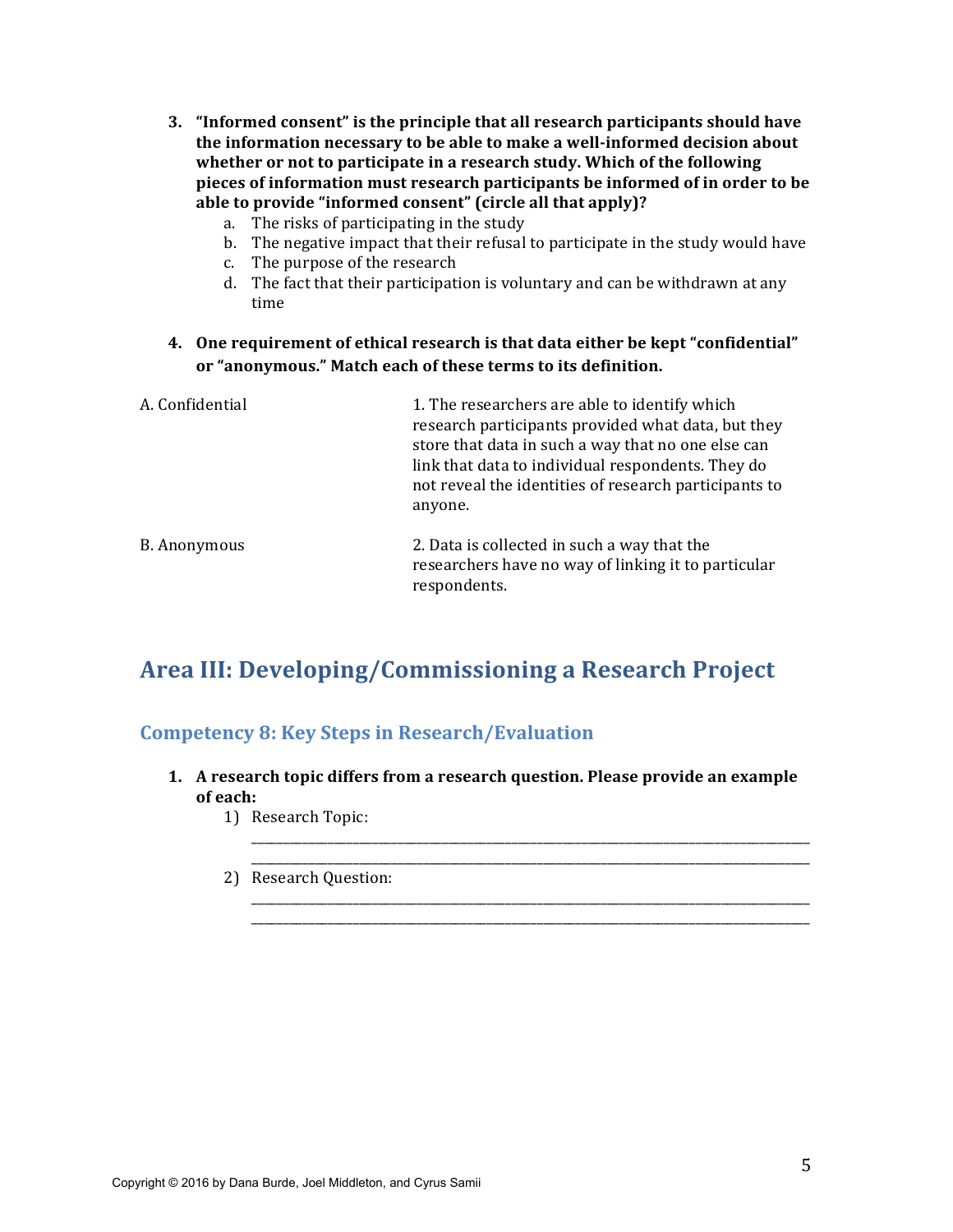**2.** Below are several of the key steps in the research/evaluation process. Please list them in the order in which they should be carried out.

| A. Pilot test                    |  |
|----------------------------------|--|
| <b>B.</b> Disseminate results    |  |
| C. Formulate research questions  |  |
| D. Analyze data                  |  |
| E. Develop data collection tools |  |
| F. Sample selection              |  |
| G. Adjust data collection tools  |  |
| H. Data collection               |  |

- **3.** Evaluations of programs are often designed after program implementation has already started. However, it is often beneficial to design an evaluation at the same time that the program is designed. Please describe two advantages of designing an evaluation at the same time as the program.
	- 1) You can design the program in order to order to answer specific research question
	- 2) You can plan to collect the data you need from the beginning, rather than realizing later on that you haven't collected data that you should.

## **Competency 9: Analyzing Assumptions and Gaps in Evidence**

#### **1. During** which of the key steps in the research process do you identify assumptions and gaps in existing evidence?

- A. Developing research questions
- B. Literature review
- C. Data analysis
- **2.** Label the following excerpts as either assumptions or gaps in existing **knowledge:**

| <b>Excerpt</b>                                                | <b>Assumption or Gap?</b> |
|---------------------------------------------------------------|---------------------------|
| A. Existing educational infrastructure may be better suited   |                           |
| to meet the needs of boys than girls                          |                           |
| B. In urban areas, boys and girls attend school at similar    |                           |
| rates on average. However, in rural areas gender disparities  |                           |
| persist. The major challenge is to determine whether these    |                           |
| figures reflect a supply-side or a demand-side challenge.     |                           |
| C. Additionally, the return to girls' education may not be as |                           |
| high as that of boys'. Girls may marry early and be engaged   |                           |
| solely in managing the family, limiting the returns to        |                           |
| education to the rearing of children                          |                           |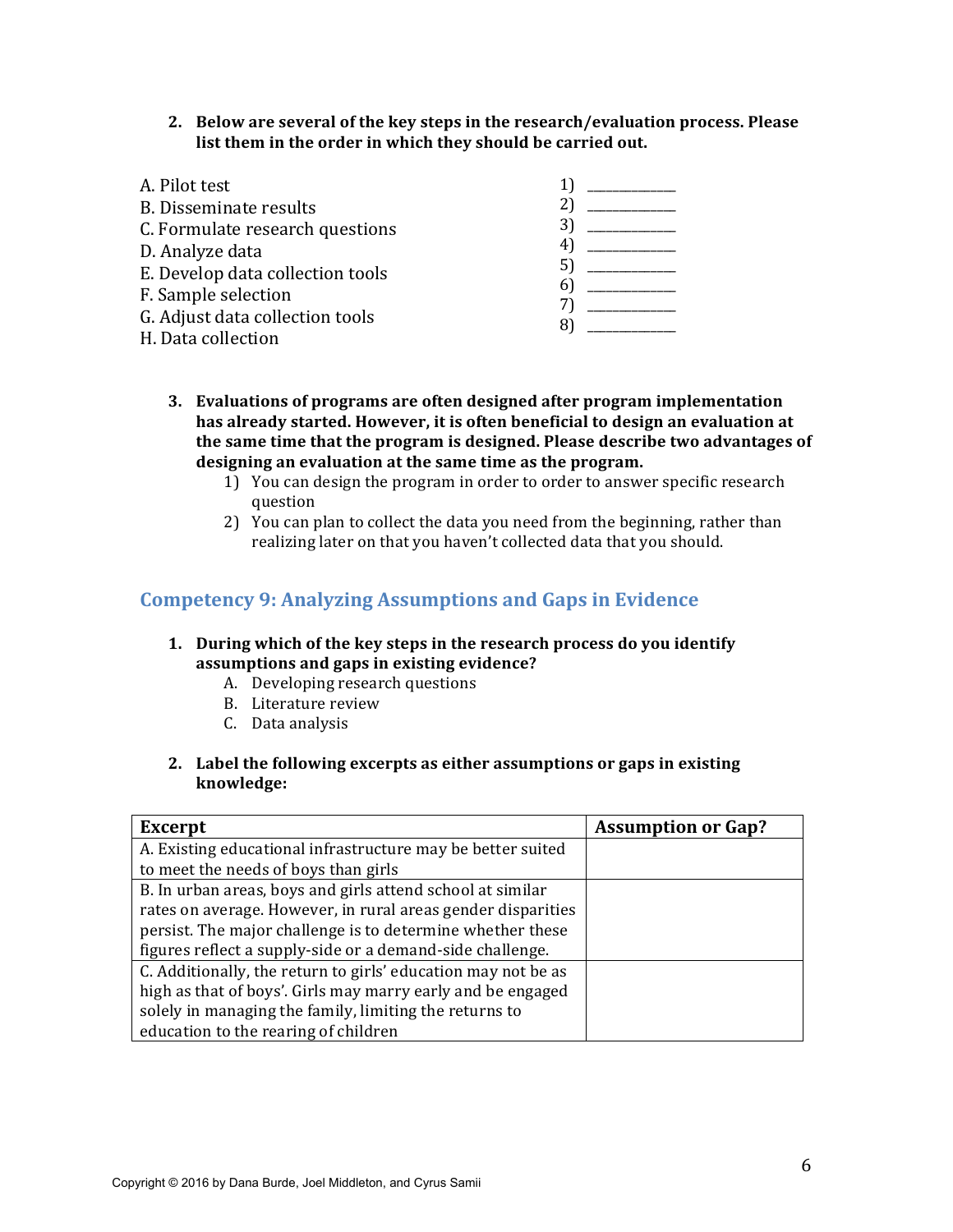- **3.** Which of the following are reasons for why it is important to identify assumptions and gaps in the evidence in research or how different programs **work** (circle all that apply)?
	- A. To make sure that the study contributes new information
	- B. To help formulate research questions
	- C. To develop hypotheses that the study can test

# **Competency 10: Translating Policy Questions into Research or Evaluation Questions**

#### **1.** What kind of policy could each of the following research questions inform?

| A. What are the reasons for teacher non-  | 1. Teacher training policy    |
|-------------------------------------------|-------------------------------|
| attendance in rural areas?                |                               |
| B. How does student attendance vary based | 2. Decentralization policy    |
| on the activeness of a school management  |                               |
| committee?                                |                               |
| C. To what extent do teacher practices    | 3. Education personnel policy |
| adhere to the national teaching standards |                               |
|                                           |                               |

- 2. The Ministry of Education is revising its policies on teacher hiring, and it **wants to develop practices that help ensure distribution of qualified teachers** across the country, including in more rural and remote areas. Which of the **following** is a research or evaluation question that could inform the policy **revisions?** 
	- **a.** What is the current distribution of teachers across Afghanistan?
	- **b.** Do salary increases work to incentivize teachers to teach in rural and remote areas?
	- **c.** Do the locations of teacher community colleges impact the number of qualified teachers in a particular province?
	- **d.** All of the above
	- **e.** Some combination of the above: \_\_\_\_\_\_\_\_\_\_\_\_\_\_\_\_\_\_\_\_\_\_\_
	- **f.** None of the above
- **3.** The Ministry of Education is revising the handover options in its community**based education policy to ensure that child continue to be able to access education following handover. What is one research question that could** inform these policy revisions?

\_\_\_\_\_\_\_\_\_\_\_\_\_\_\_\_\_\_\_\_\_\_\_\_\_\_\_\_\_\_\_\_\_\_\_\_\_\_\_\_\_\_\_\_\_\_\_\_\_\_\_\_\_\_\_\_\_\_\_\_\_\_\_\_\_\_\_\_\_\_\_\_\_\_\_\_\_\_\_\_\_\_\_\_\_\_\_\_\_\_\_\_\_\_\_\_\_ \_\_\_\_\_\_\_\_\_\_\_\_\_\_\_\_\_\_\_\_\_\_\_\_\_\_\_\_\_\_\_\_\_\_\_\_\_\_\_\_\_\_\_\_\_\_\_\_\_\_\_\_\_\_\_\_\_\_\_\_\_\_\_\_\_\_\_\_\_\_\_\_\_\_\_\_\_\_\_\_\_\_\_\_\_\_\_\_\_\_\_\_\_\_\_\_\_ \_\_\_\_\_\_\_\_\_\_\_\_\_\_\_\_\_\_\_\_\_\_\_\_\_\_\_\_\_\_\_\_\_\_\_\_\_\_\_\_\_\_\_\_\_\_\_\_\_\_\_\_\_\_\_\_\_\_\_\_\_\_\_\_\_\_\_\_\_\_\_\_\_\_\_\_\_\_\_\_\_\_\_\_\_\_\_\_\_\_\_\_\_\_\_\_\_ \_\_\_\_\_\_\_\_\_\_\_\_\_\_\_\_\_\_\_\_\_\_\_\_\_\_\_\_\_\_\_\_\_\_\_\_\_\_\_\_\_\_\_\_\_\_\_\_\_\_\_\_\_\_\_\_\_\_\_\_\_\_\_\_\_\_\_\_\_\_\_\_\_\_\_\_\_\_\_\_\_\_\_\_\_\_\_\_\_\_\_\_\_\_\_\_\_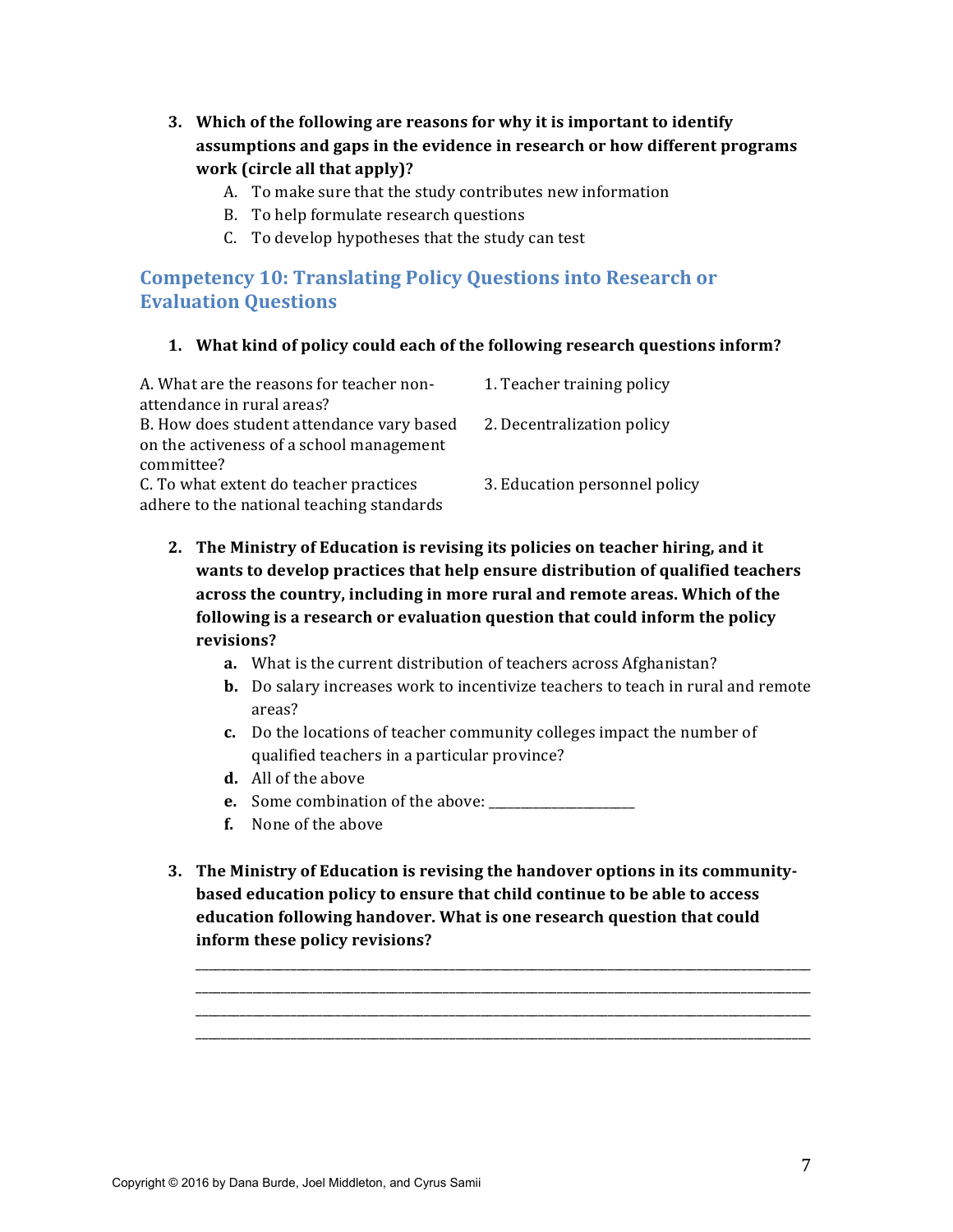# **Competency 12: Research/Evaluation Designs**

- **1.** You are managing a pilot teacher training program and you want to make sure **that teacher trainers are using the training materials correctly and that the** target number of teachers are attending the courses. What type of study do **you** want to conduct?
	- **a.** Process evaluation
	- **b.** Ethnography
	- **c.** Impact evaluation
- **2.** You want to analyze the predictors of health and educational outcomes in all 34 provinces of Afghanistan. What kind of study do you want to conduct?
	- **a.** Survey
	- **b.** Pre-post test
	- **c.** Both
- **2.** You want to conduct a study to understand how teachers in three schools **teach the history curriculum. You are interested in teachers' perspectives on** the aspects of history that are most important to highlight and why. What kind of study do you want to conduct?
	- **a.** Ethnography
	- **b.** Comparative case study
	- **c.** Randomized controlled trial
	- **d.** A & B
	- **e.** B & C
	- **f.** A & C

#### **3.** Match the following types of evaluation designs to their description.

| A. Statistical Matching           | 1. You compare individuals who do not receive the program to<br>similar individuals in a group that did receive the program                                                                                                                    |
|-----------------------------------|------------------------------------------------------------------------------------------------------------------------------------------------------------------------------------------------------------------------------------------------|
| B. Pre-Post Test                  | 2. You conduct focus group discussions or interviews with<br>program participants in order to under their perspective on<br>program success                                                                                                    |
| C. Simple Difference              | 3. You measure how much program participants changed over<br>time                                                                                                                                                                              |
| D. Randomized<br>Controlled Trial | 4. You compare program participants and non-participants<br>after the program has ended                                                                                                                                                        |
| F. Qualitative<br>evaluation      | 5. You divide program beneficiaries randomly into two groups.<br>One group receives the program before the other one. After a<br>period of time, you compare the group receiving the program to<br>the group that did not receive the program. |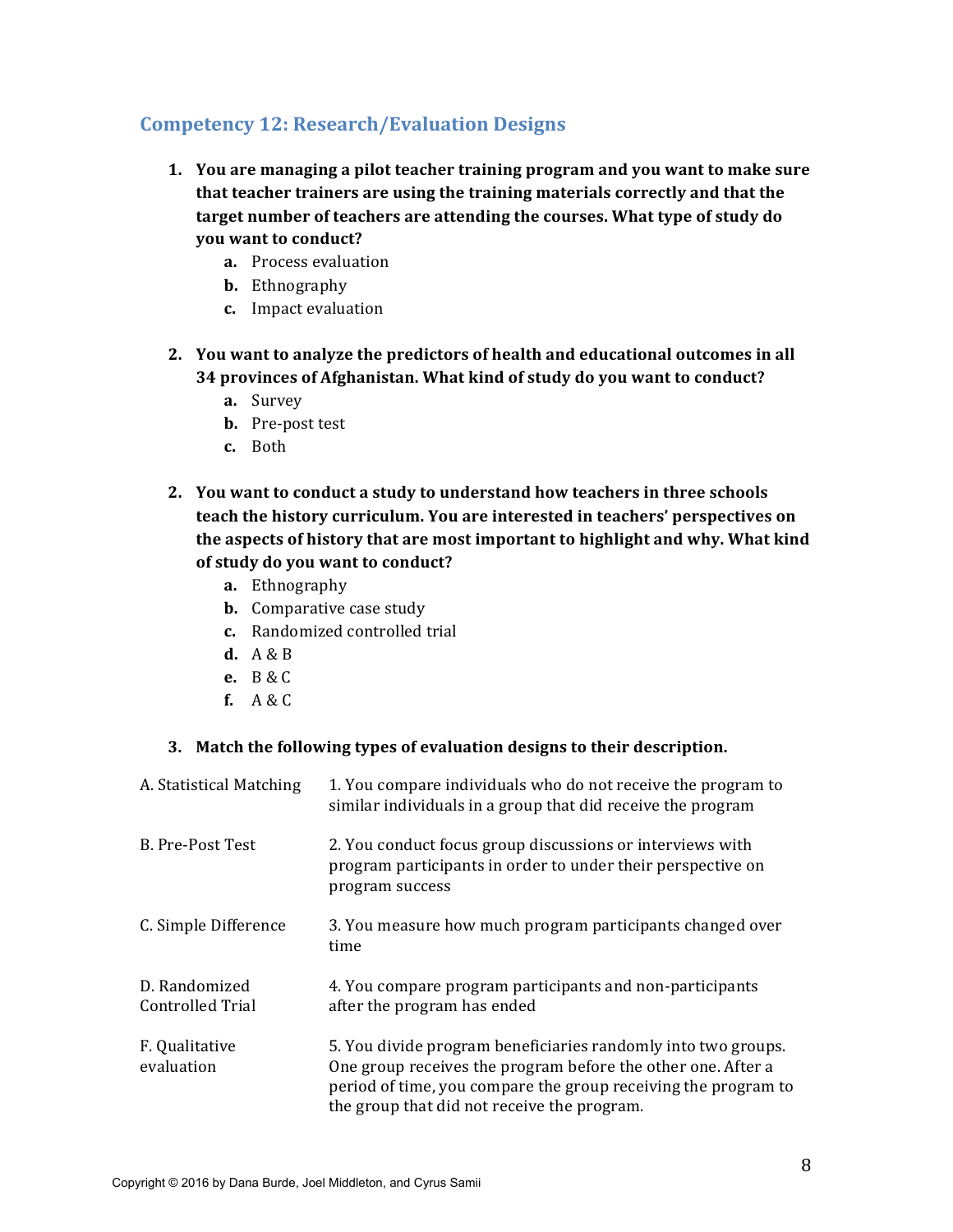# **Competency 13: Selecting Data Collection Tools**

#### 1. Match the following data collection tools to their description.

| 1. Standardized survey        | A. The researcher collects data on daily life<br>and interactions by taking part in those<br>activities             |
|-------------------------------|---------------------------------------------------------------------------------------------------------------------|
| 2. Focus Group Discussion     | B. The researcher engages a group of people<br>in a discussion on a set of questions                                |
| 3. Semi-structured interviews | C. The researcher interviews individuals,<br>asking them multiple choice and short<br>answer questions              |
| 4. Participant Observation    | D. The researcher interviews individuals,<br>with the goal of gaining in-depth<br>information on their perspectives |

- 2. You want to understand the degree to which parents prioritize education for their children and why? Which of the following data collection tools could you **use?** 
	- a. Survey
	- b. Focus Group Discussion
	- c. Semi-structured interviews
	- d. A & B
	- e. A & C
	- f. All of the above
- **3.** You want to be able to understand whether, on average, children's attendance is related to their families' income levels for the population you are studying. Which of the following data collection tools is best for this type of analysis?
	- a. Survey
	- b. Focus Group Discussion
	- c. Semi-structured interviews
	- d.  $A & B$
	- e. A & C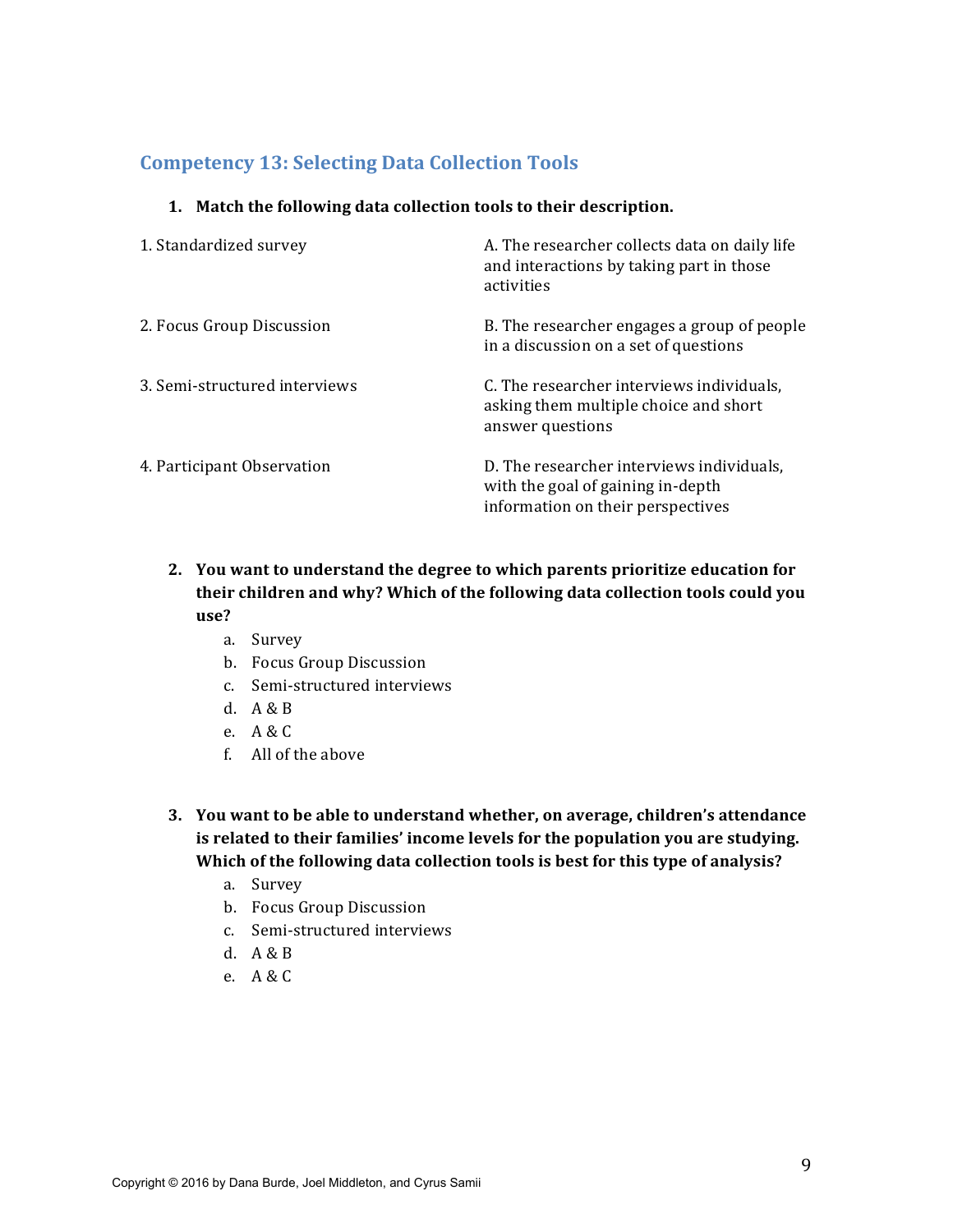# Area **IV: Measurement & Tools**

# **Competence 17: Theory of Change**

- 1. Why is it important to have a theory of change when designing a program **evaluation? (circle all that apply)**
	- **a.** A theory of change helps you develop the indicators that you need to measure
	- **b.** A theory of change helps you develop hypotheses about how the program will work
	- **c.** A theory of change ensures that program outcomes will be achieved
- **2.** You are evaluating a project intended to increase girls' enrollment in school by engaging religious leaders to educate their communities on the importance of girls' education in Islam. You plan to conduct workshops with the religious **leaders to train them on working with their communities. Each religious leader** will then be required to hold a minimum of 3 meetings with parents in the community. Which of the following statements accurately describes the **overall** theory of change for this project?
	- a. Increasing parent's awareness of Islam's perspective on girls' education will increase female enrollment
	- **b.** Workshops with religious leaders will help them realize the importance of girls' education according to Islam
	- **c.** Parents do not know about Islam's perspective on girls' education

## **3.** Which of the following are components of a theory of change? (circle all that **apply)**

- a. Ultimate (or long term) goals and outcomes
- b. Intermediate outcomes
- c. Need
- d. Input
- e. Program assessment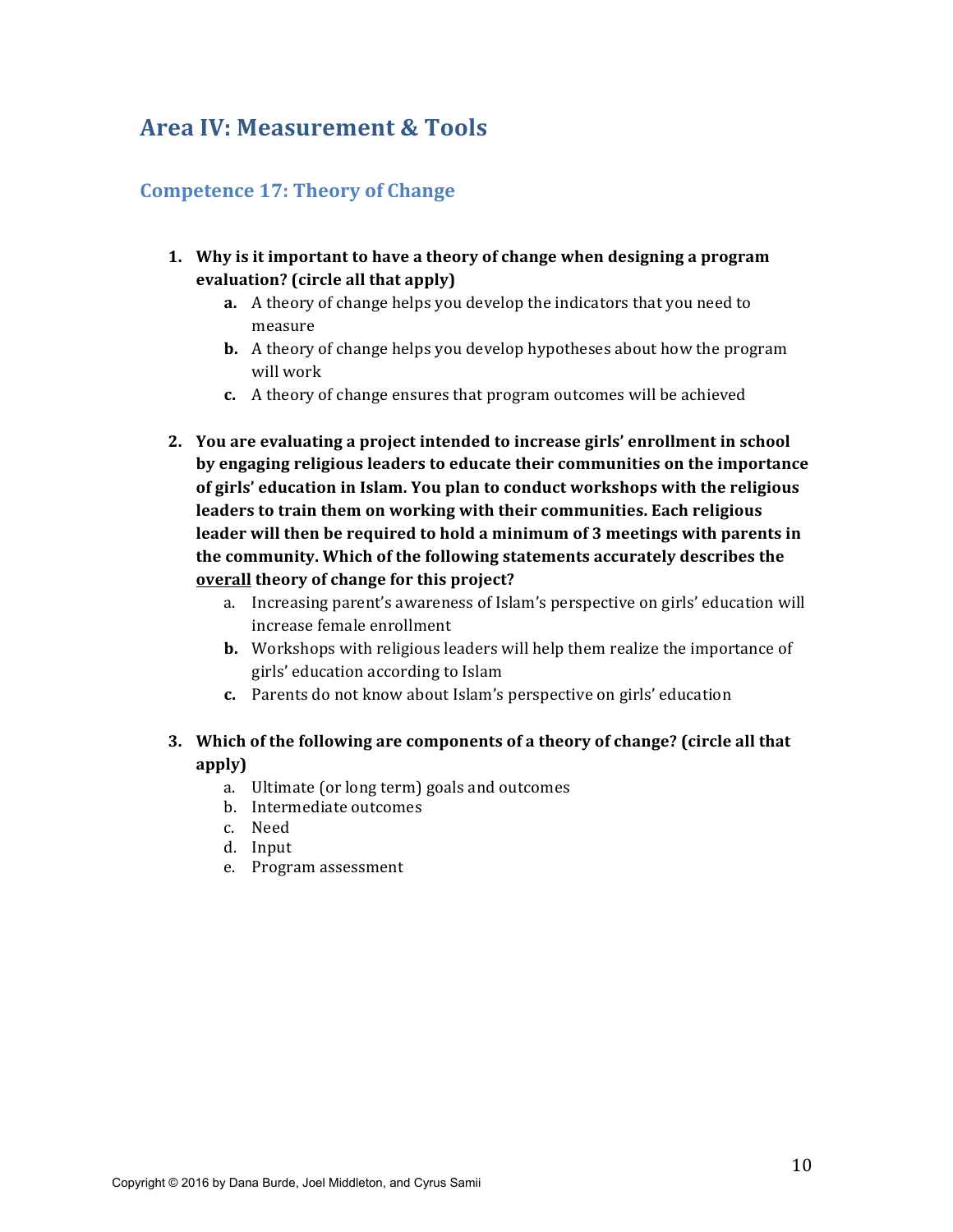**4.** You are developing a new community-based education project for grades 6-9. **You think that these community-based classes will help girls access school at** higher grade levels because they will be able to attend school inside their village instead of having to travel outside of the village for class. As part of the **intervention, and in order to encourage girls' enrollment in the classes you plan to hold community workshops emphasizing the importance of girls'** education. You think that these workshops will increase demand for girls' education in the village. Please diagram this program's theory of change, labeling the different components of the theory of change (e.g. needs, outcomes, etc.).

### **Competency 18: Developing Indicators**

- **1.** What is an "indicator"?
	- a. The outcome of a project
	- b. A variable measuring the outcome of the project
	- c. A quotation from a program beneficiary obtained from a focus group discussion
- 2. You want to understand children's learning achievement. What is one indicator that you could use to assess this?
	- a. School attendance records
	- b. Parent's opinions on their children's education
	- c. Test scores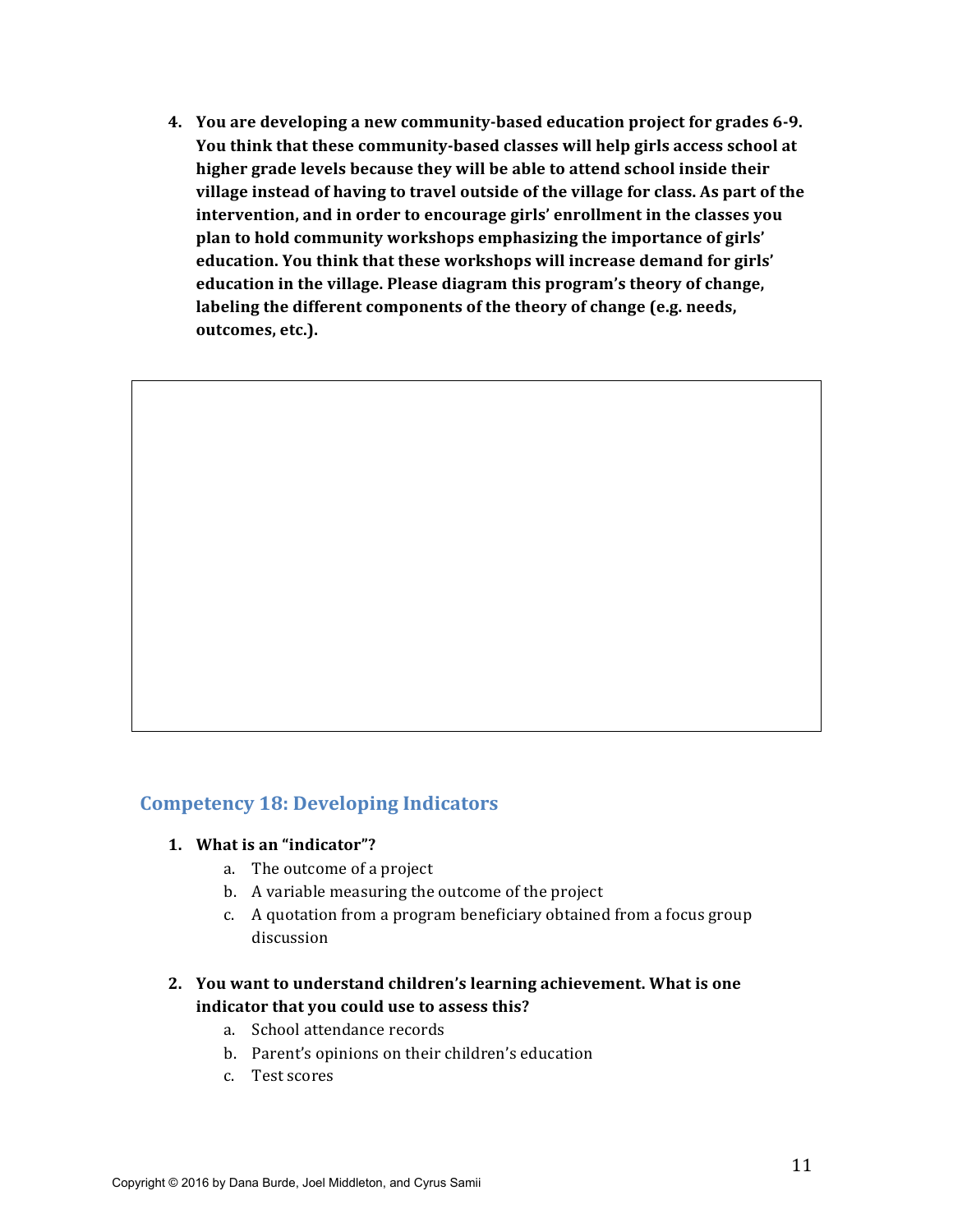**3.** The theory of change that you drew above (Competency 17, Question 3) should include different intermediate outputs and ultimate outcomes. For each of these, list one indicator that could be used to measure that output or **outcome?** 

\_\_\_\_\_\_\_\_\_\_\_\_\_\_\_\_\_\_\_\_\_\_\_\_\_\_\_\_\_\_\_\_\_\_\_\_\_\_\_\_\_\_\_\_\_\_\_\_\_\_\_\_\_\_\_\_\_\_\_\_\_\_\_\_\_\_\_\_\_\_\_\_\_\_\_\_\_\_\_\_\_\_\_\_\_\_\_\_\_\_\_\_\_\_\_\_\_ \_\_\_\_\_\_\_\_\_\_\_\_\_\_\_\_\_\_\_\_\_\_\_\_\_\_\_\_\_\_\_\_\_\_\_\_\_\_\_\_\_\_\_\_\_\_\_\_\_\_\_\_\_\_\_\_\_\_\_\_\_\_\_\_\_\_\_\_\_\_\_\_\_\_\_\_\_\_\_\_\_\_\_\_\_\_\_\_\_\_\_\_\_\_\_\_\_ \_\_\_\_\_\_\_\_\_\_\_\_\_\_\_\_\_\_\_\_\_\_\_\_\_\_\_\_\_\_\_\_\_\_\_\_\_\_\_\_\_\_\_\_\_\_\_\_\_\_\_\_\_\_\_\_\_\_\_\_\_\_\_\_\_\_\_\_\_\_\_\_\_\_\_\_\_\_\_\_\_\_\_\_\_\_\_\_\_\_\_\_\_\_\_\_\_

# **Competency 19: Developing Data Collection Tools**

**1.** Qualitative interviews may include several different types of questions. Match the types of questions listed below to their definition:

| A. Main Questions      | 1. These questions help your interviewer elaborate on his or<br>her answers, and they allow for nuance and detail in your<br>interview |
|------------------------|----------------------------------------------------------------------------------------------------------------------------------------|
| B. Follow Up Questions | 2. These questions are the backbone of the interview and are<br>usually included in your protocol                                      |
| C. Probes              | 3. These questions are used to keep the interview focused and<br>to encourage the interviewee to keep talking                          |

#### **2.** What is a "leading" question?

- a. A question that encourages the interviewee to keep talking
- b. A question that biases the interviewee towards giving a certain answer

#### **3.** When is it okay to ask "yes or no" questions during a qualitative interview?

- a. Always
- b. Never
- c. Only when you follow the "yes or no" question with another question asking the interviewee to explain his or her answer.
- **4.** You are developing data collection tools to understand how important parents **think education is for their children. You want to develop a survey and you also want to conduct qualitative interviews on the subject. Indicate whether each of the following questions is more appropriate for a survey or qualitative interview:**

| <b>Question</b>                                                         | <b>Survey or</b> |
|-------------------------------------------------------------------------|------------------|
|                                                                         | Interview?       |
| A. How important is education for girls? Very important, Important, not |                  |
| very important, or Not important at all                                 |                  |
| B. Does your son, Reza, attend school?                                  |                  |
|                                                                         |                  |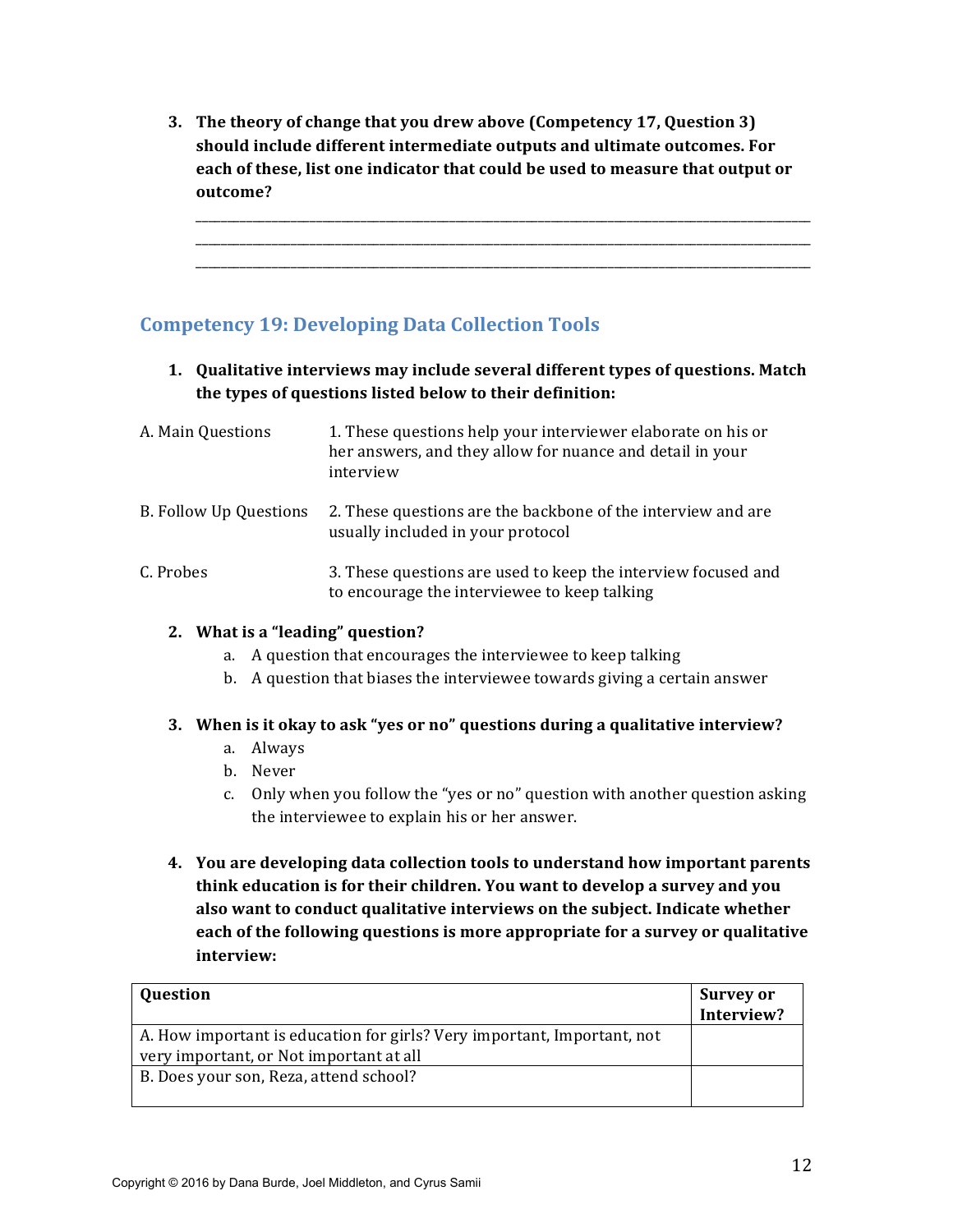| C. What are some of the reasons that you are unable to send your children<br>to school?                                                            |  |
|----------------------------------------------------------------------------------------------------------------------------------------------------|--|
| D. Do you consider distance when making decisions about whether to<br>send your children to school?                                                |  |
| E. Does the quality of the school nearest to you influence your decisions<br>about whether or not to send your children to school? Why or why not? |  |

- **5.** Which of the following questions is most likely to give you the information you **want:** 
	- **a.** How many people live in this household?
	- **b.** Do more than 5 people live in this household?
	- **c.** How many people live in this household? By household, I mean anyone who has regularly eaten at the same dastarkan for the past 6 months or more.
- 6. Which of the following factors may affect the accuracy of respondents' **answers during standardized surveys (circle all that apply)?** 
	- a. Surveyors' personal judgments
	- b. Respondent fatigue
	- c. Framing of questions
	- d. Poor translation
	- e. None of the above
- **7. "Framing effects" and "anchoring bias" are two problems that may occur when** designing survey questions. Below are two questions. Indicate whether each might have a framing effect or anchoring bias.

| Question                                                                  | <b>Framing Effects or Anchoring Bias?</b> |
|---------------------------------------------------------------------------|-------------------------------------------|
| A. How many times did you miss school in<br>the past month? Two? Three?   |                                           |
| B. Do you think that not sending your<br>children to school is a mistake? |                                           |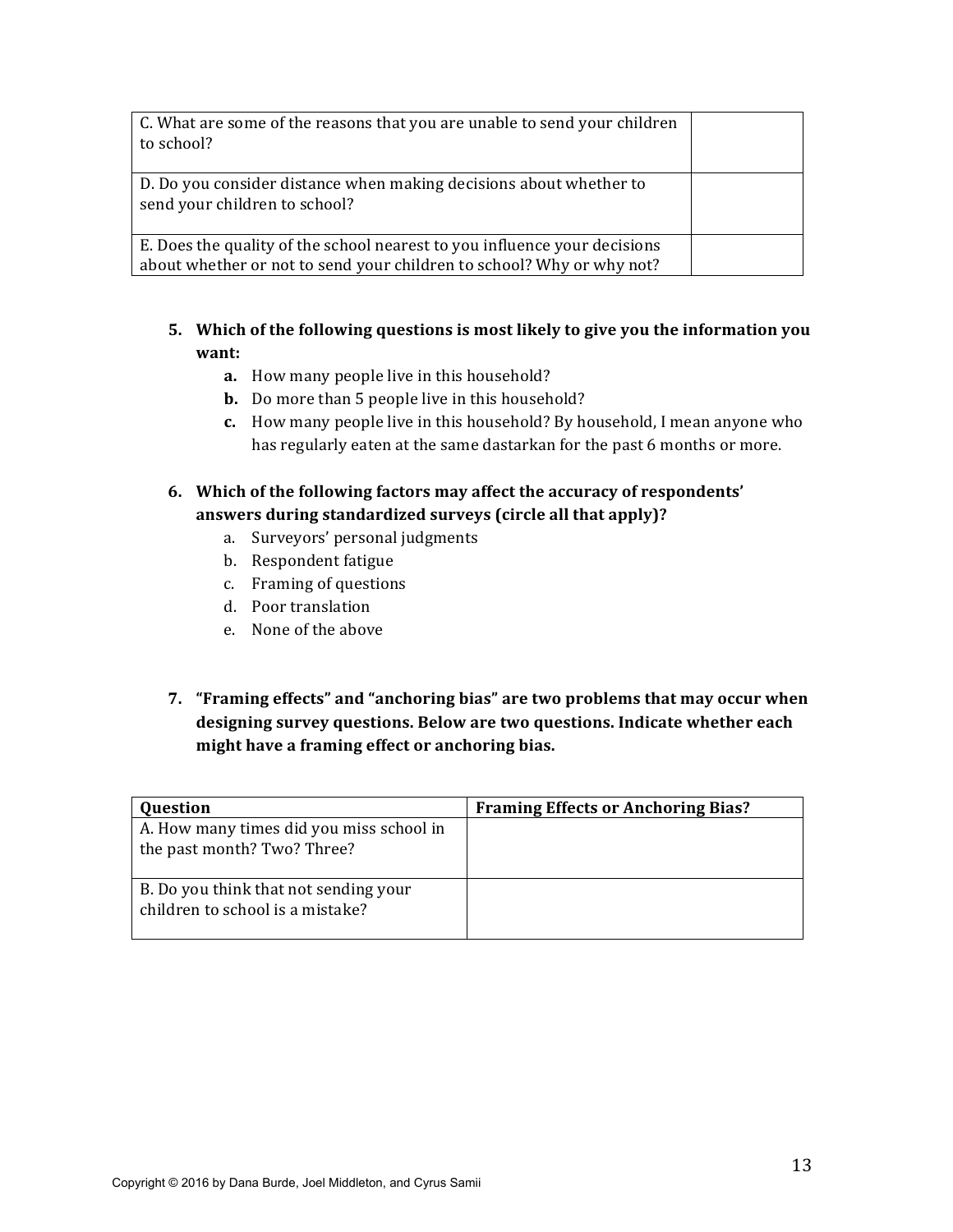# **Area V: Data Collection**

## **Competency 20: Conducting Data Collection**

- **1. True/False:** One way of assuring the quality of a survey is to conduct monitoring in the field while data collection is ongoing
	- a. True
	- b. False
- 2. When conducting a standardized survey, which of the following should an interviewer do?
	- a. If an interviewee seems unsure of an answer, offer his own opinion as a way of encouraging the interviewee to answer
	- b. Provide a significant amount of personal information so that the interviewee feels comfortable with the interviewer
	- c. If the interviewee does not give a clear answer, circle the answer that the interviewer thinks is closest to what the interviewee thinks
	- d. All of the above
	- e. None of the above
- **3. True/False:** When conducting a standardized survey for an evaluation that compares program recipients to non-recipients, using one surveyor to all interview program recipients and a second surveyor to interview all nonrecipients can bias the findings?
	- a. True
	- b. False

## **Competency 21: Sampling Strategies**

#### 1. A sample frame is:

- a. The rules for determining the universe of all possible respondents
- b. The list of respondents who you will survey or interview
- c. Other:

#### 2. Snowball sampling is a respondent selection technique where you:

- a. Randomly select respondents from a list
- b. Select respondents on the basis of certain characteristics
- c. Ask those you've already interviewed to recommend others to speak to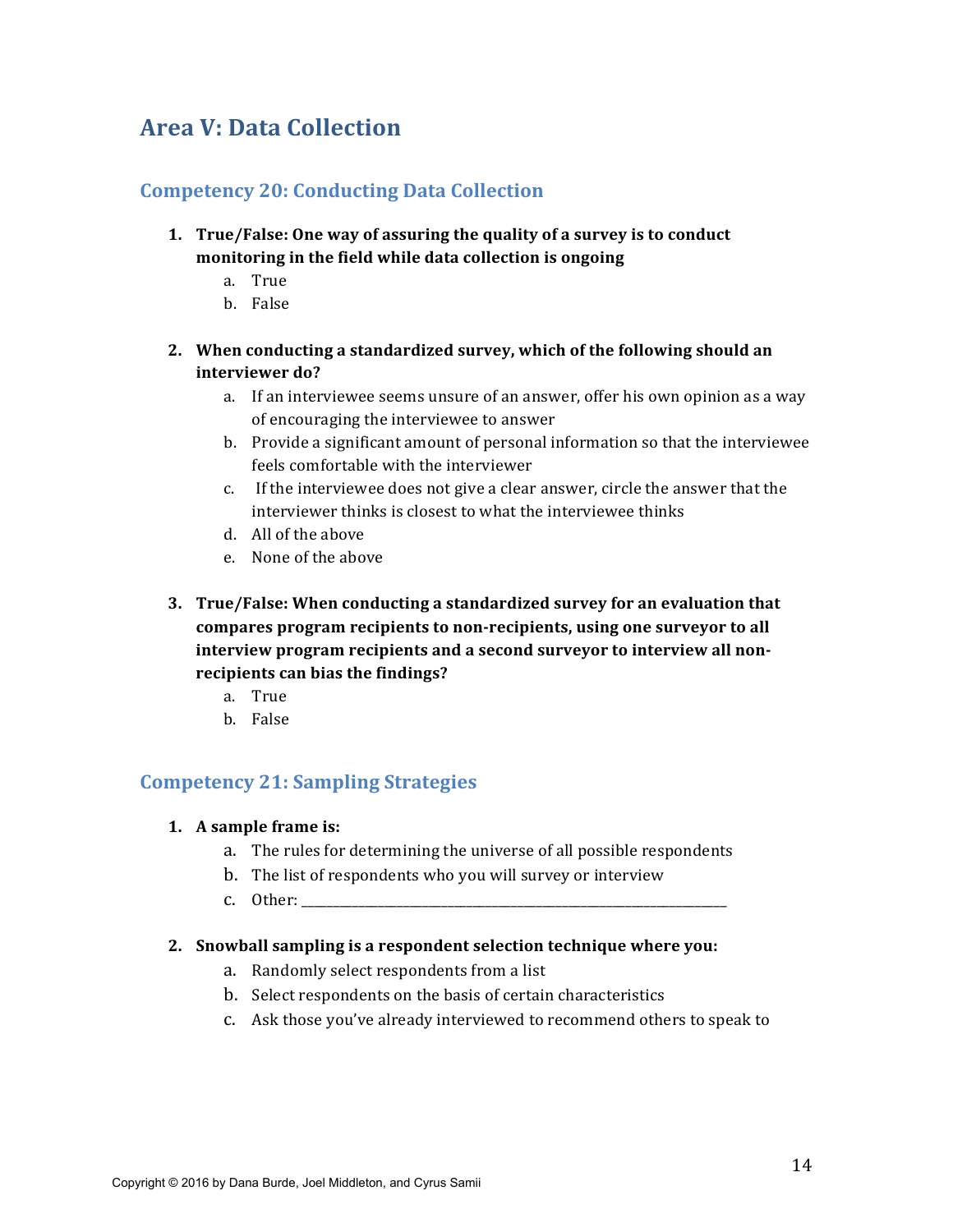- **3.** True or False: Convenience sampling is a useful technique for selecting research participants in both qualitative and quantitative research.
	- a. True
	- b. False
- **4.** You can be most confident that random sampling will allow you generalize **your results to a population when (circle all that apply):** 
	- a. The sample is large
	- b. When the population is large
	- c. When there is a high response rate among those sampled
	- d. When the geographic area in which you are sampling is large

# **Area VI: Data Entry**

### **Competency 23: Quantitative Database Development**

- **1.** (Database in statistical software). The text box below shows a question that was cut and pasted from a survey. The respondent answer 'A. Yes' (bolded). **When you enter the respondent's answer ('A. Yes') into a statistical database,** do you enter it as a value, variable or neither?
	- a. Value
	- b. Variable
	- c. Neither



*98. Refused (vol) 99. Don't Know (vol)*

#### **2. (Excel database):** Which of the following can be answered by looking at the **codebook?**

- a. A respondent's answer to questionnaire.
- b. The code given to missing response.
- c. The names of the respondent.
- d. A and B
- e. B and C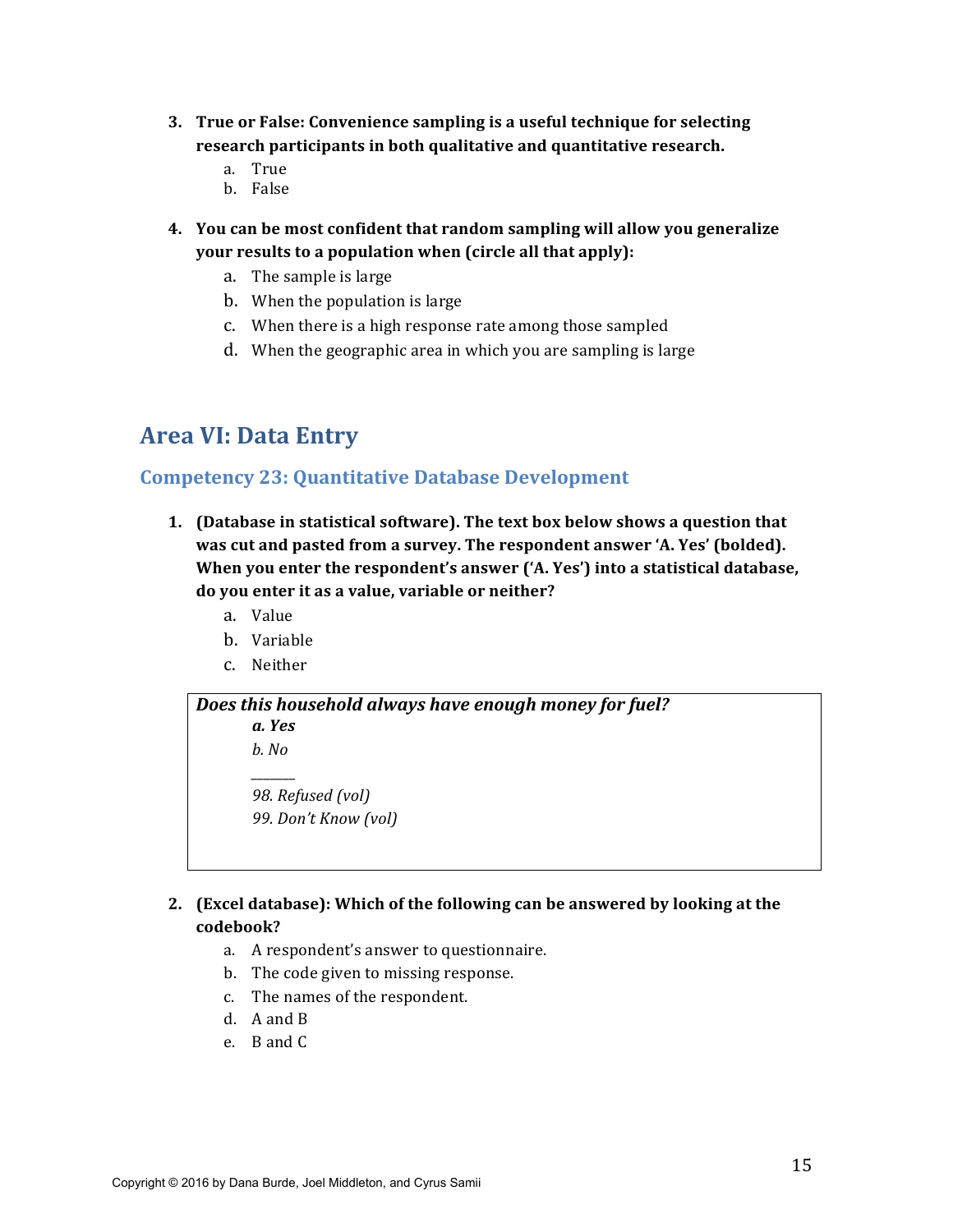**3. (Excel database)** True or false: A record can contain data from multiple

respondents

- a. True
- b. False

### **4. (Excel database) Which figure below shows a better way of organizing your database?**

- a. Figure A
- b. Figure B
- c. Neither
- d. Both are equally good

#### *Figure A*

|  |  | 01.A.1   01.A.2   01.A.3   01.A.4   01.A.5   01.A.5   01.B   01.C |  |
|--|--|-------------------------------------------------------------------|--|

#### *Figure B*

| --0 |  |  |                                                                    |  |
|-----|--|--|--------------------------------------------------------------------|--|
|     |  |  | Q1.A.1   Q1.A.2   Q1.A.3   Q1.A.4   Q1.A.5   Q1.A.5b   Q1.B   Q1.C |  |
|     |  |  |                                                                    |  |

- 5. Imagine you have a survey with 25 questions. Some of the surveys have missing data. Which of the following are best practices for entering the incomplete surveys into a database?
	- a. Discarding the incomplete surveys and not enter them into the database.
	- b. Removing questions that were not answered.
	- c. Imputing the values for the missing variables.
	- d. Creating a code for missing data and enter in the database.
	- e. Cor D

# **Competency 24: Quantitative Data Entry**

### **1.** Which of the following is a method to reduce human error when entering **data?**

- a. Double-checking your key-punching or coding of observations
- b. Investigate outliers
- c. Verifying random samples of the entered data to the original data
- d. All of the above
- e. None of the above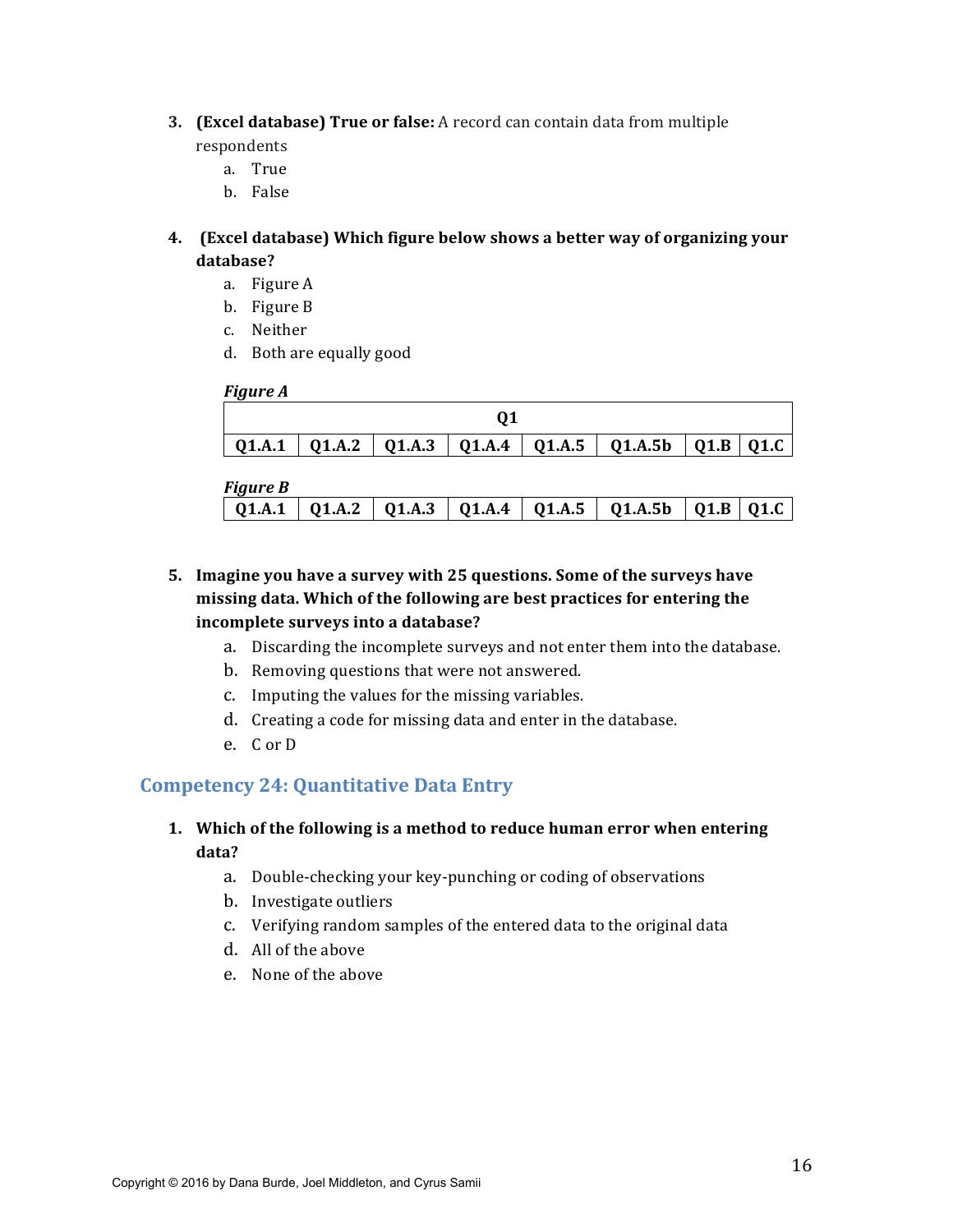#### **2.** What are the data entry mistakes in the table below?

- a. The values in the age column should be numeric values.
- b. The values in the occupation column should be coded.
- c. The respondent IDs should be at least two digits.
- d. B and C
- e. A and B

| Respondent |            |                   |
|------------|------------|-------------------|
|            | Age        | <b>Occupation</b> |
|            | 23         |                   |
|            | 34         | Farmer            |
|            | Twenty-one | Teacher           |
|            | 32         |                   |

**3.** Explain the reason for your answer to question 2:

\_\_\_\_\_\_\_\_\_\_\_\_\_\_\_\_\_\_\_\_\_\_\_\_\_\_\_\_\_\_\_\_\_\_\_\_\_\_\_\_\_\_\_\_\_\_\_\_\_\_\_\_\_\_\_\_\_\_\_\_\_\_\_\_\_\_\_\_\_\_\_\_\_\_\_\_\_\_\_\_\_\_\_\_\_\_\_\_\_\_\_\_\_\_\_\_\_

## **Competency 25: Transcription**

- **1.** True/False: During transcription, it is okay if a transcriber summarizes what the interviewee says.
	- a. True
	- b. False
- **2. True/False: A transcriber should note non-verbal communication in the** transcript in parentheses. For example, if the interviewee laughs before **responding to a question. The transcriber should write [laughs] before writing** the respondent's response.
	- a. True
	- b. False
- **3.** Which of the following are best practices for transcription? (select all that **apply)**
	- a. Marking the time in the recording every couple of minutes
	- b. Including explanations in parentheses or brackets if what the person is saying may not be clear to the person analyzing the interview
	- c. Skipping sections that are not relevant to the research question
	- d. None of the above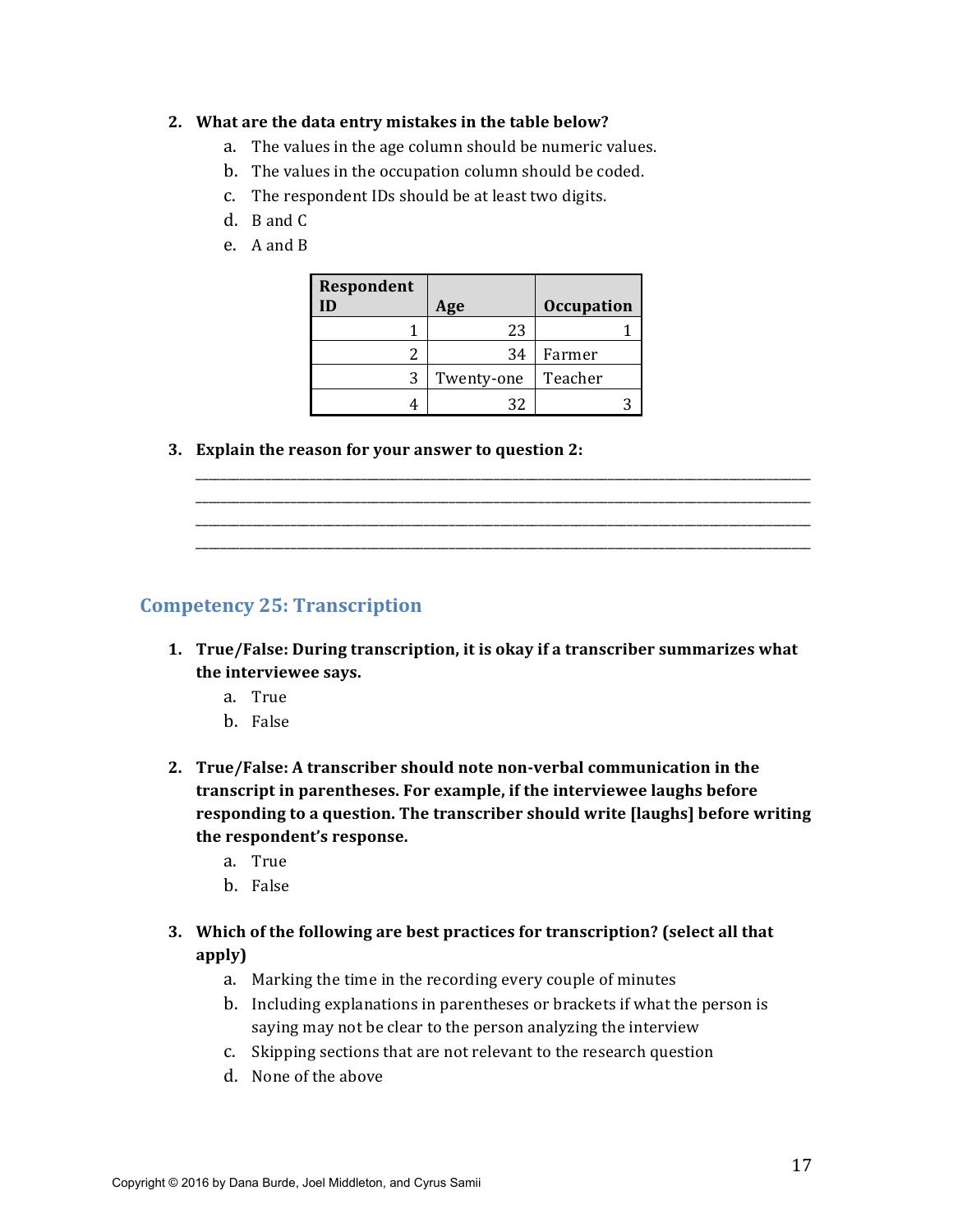## **Competency 26: Data Quality Assurance**

- **1.** Does data quality assurance refer to checking for completeness or accuracy of **data?** 
	- a. Completeness
	- b. Accuracy
	- c. Both
	- d. Neither

#### **2.** Which of the following could be a reason for why a data audit is performed?

- a. To ensure that the researcher's methodology for treating missing values is logical.
- b. To ensure that that the data is relevant to the indicators in the program's log frame.
- c. To ensure that the data does not have any outliers and if it does to fix them.
- d. A and B
- e. B and C

#### **3.** Which of the following is not a common source of data entry error?

- a. Transposition
- b. Coding error
- c. Routing error
- d. All are a common source of data entry error
- e. A combination of some of them. What is the combination?
- f. None

# **Area VII: Data Analysis**

### **Competency 27: Quantitative Data Preparation**

#### 1. Which of the following is an example of recoding?

- a. A researcher makes a continuous variable into a categorical variable.
- b. A researcher enters "refused" answers as "99."
- c. A or B
- d. Neither A or B

#### **2.** Which of the following is a reason why it is a best practice to label variables?

- a. It makes it easy for you and others to understand what the variable represents.
- b. It makes your data easier for others to use, including re-running your analysis.
- c. This is a trick question. It is superfluous to label your variables.
- d.  $A$  and  $B$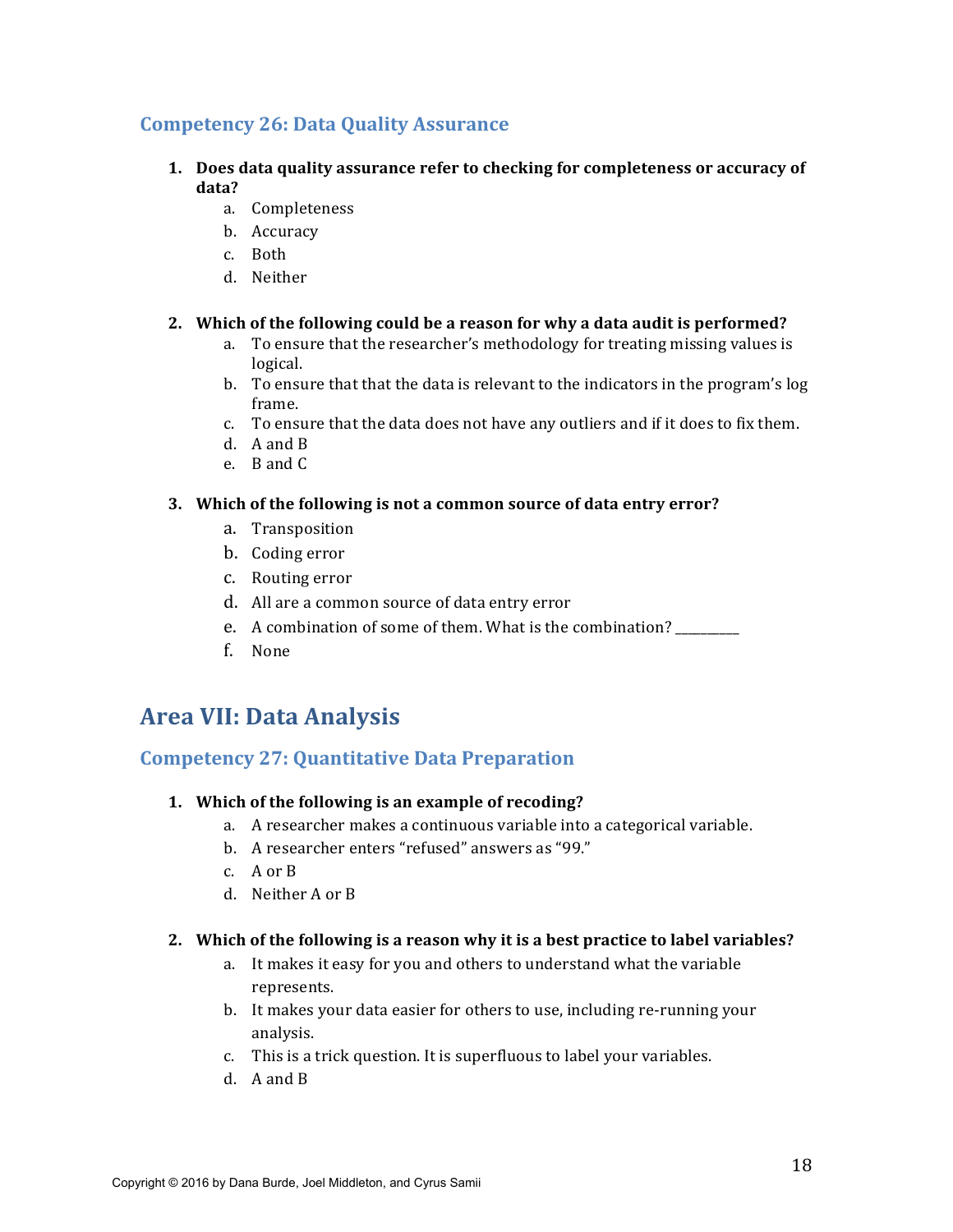- **3.** Which of the following is NOT an example of activities you might do to prepare data for analysis?
	- a. Recoding variables in a manner which makes sense for you to analyze it.
	- b. Changing the value an outlier that is NOT plausible value.
	- c. Creating a new variable.
	- d.  $A$  and  $C$
	- e. All of the above.

## **Competency 28: Statistical Analysis**

- **1.** What is the range of the following series 3, 5, 5, 5, 5, 7, 7, 9, 11?
	- a. 5
	- b. 8
	- c. 7
	- d. None of the above
- **2.** In any normal distribution, what is the approximate percentage of **observations that are within 1 standard deviations of the mean?** 
	- a. 5%
	- b. 95%
	- c. 68%
	- d. 99%
	- e. None of the above
- **3. If you wanted to determine whether the test scores of one class are** significantly different from test scores of another class which statistical analysis would you preform?
	- a. Inter-rater reliability
	- b. Correlation
	- c. T-test
	- d. None of the above
- **4.** If your sample size decreases, does the standard error of the mean increase, stay the same, decrease, or none of these?
	- a. Increases
	- b. Stays the same
	- c. Decreases
	- d. None of these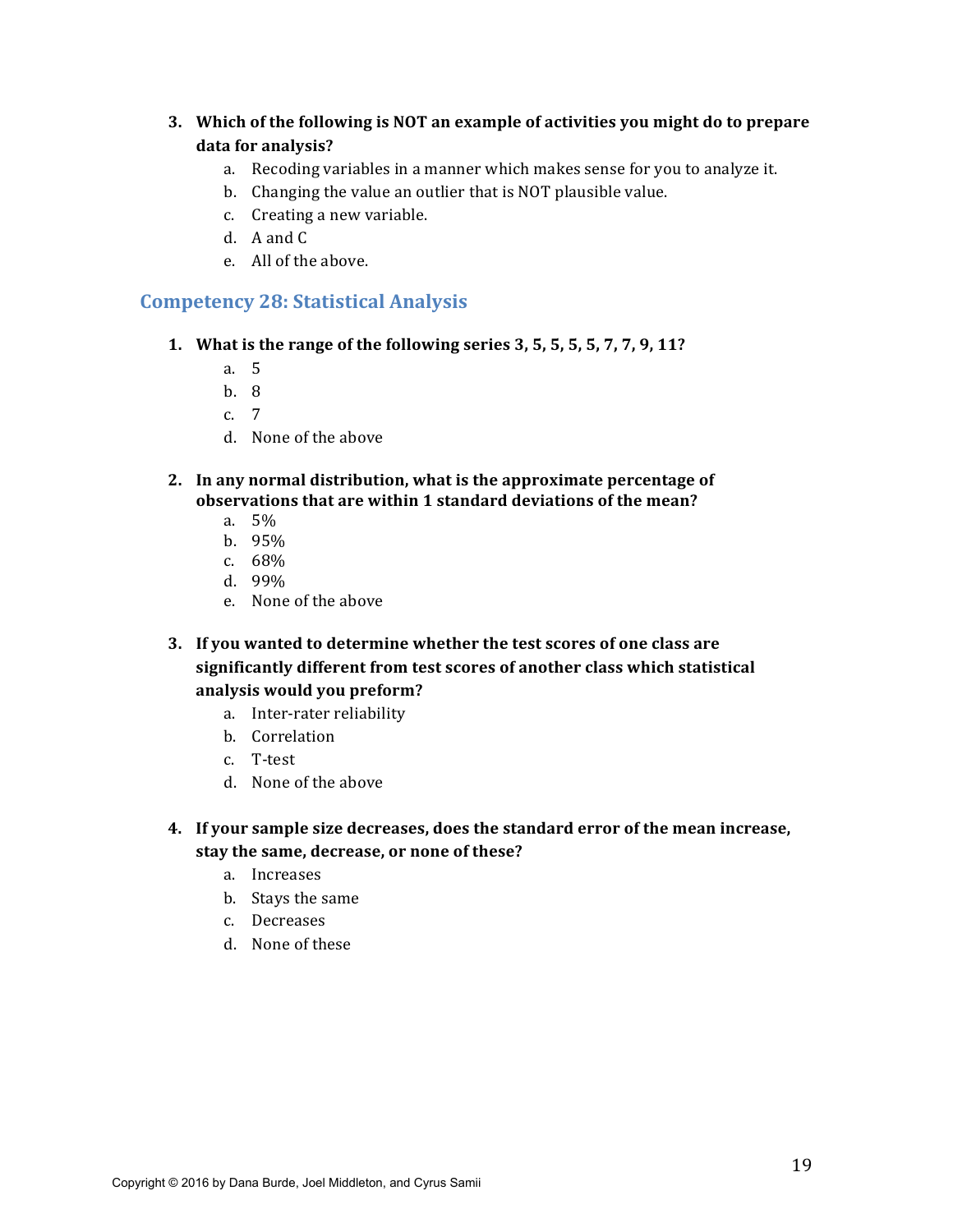*Note: Questions 5 to 7 are adapted from NYU Wagner Midterm Fall 2008 Exam.* 

**5.** A random sample of volunteers at community-based schools showed this age distribution. What proportion of respondents were between 40 to 49 years of **age?** \_\_\_\_\_\_\_\_\_\_\_

| <u>Age range</u> | Number of volunteers |
|------------------|----------------------|
| $\leq$ = 17      | 0                    |
| $18 - 24$        | 30                   |
| $25 - 29$        | 40                   |
| $30 - 39$        | 15                   |
| $40 - 49$        | 15                   |
| $50 - 65$        | 20                   |
| 66 and above     | 10                   |
|                  |                      |

- **6.** In 2007, 1.3% of all homes in Afghanistan were still being constructed. This **year, a random sample of 1000 homes showed that 16 were in some stage of being constructed.** Can you assume that the number of homes being constructed increased since 2007? (You are not expected to do the five step hypothesis test.)
	- a. Yes
	- b. No
	- c. Don't know / not sure
- **7.** The SPSS output that is printed on the next page comes from a study of the **factors that predict the likelihood of dropping out of high school. A random** sample of Kabul public school children was surveyed in 2001. The same students were followed during subsequent years to see whether they completed high school or dropped out.
	- a. How many children are included in the sample for this study? \_\_\_\_\_\_\_\_
	- **b.** Is there a negative, positive, or neutral relationship between GPA and dropout rates?

**\_\_**\_\_\_\_\_\_\_\_\_\_\_\_\_\_\_\_\_\_\_\_\_\_\_\_\_\_\_\_\_\_\_\_\_\_\_\_\_\_\_\_\_\_\_\_\_\_\_\_\_\_\_\_\_\_\_\_\_\_\_\_\_\_\_\_\_\_\_\_\_\_\_\_\_\_\_\_\_\_\_\_\_\_\_\_\_\_ \_\_\_\_\_\_\_\_\_\_\_\_\_\_\_\_\_\_\_\_\_\_\_\_\_\_\_\_\_\_\_\_\_\_\_\_\_\_\_\_\_\_\_\_\_\_\_\_\_\_\_\_\_\_\_\_\_\_\_\_\_\_\_\_\_\_\_\_\_\_\_\_\_\_\_\_\_\_\_\_\_\_\_\_\_\_\_\_

- a.Positive
- b.Negative
- c. Neutral
- **c.** How do you know? What are you looking at?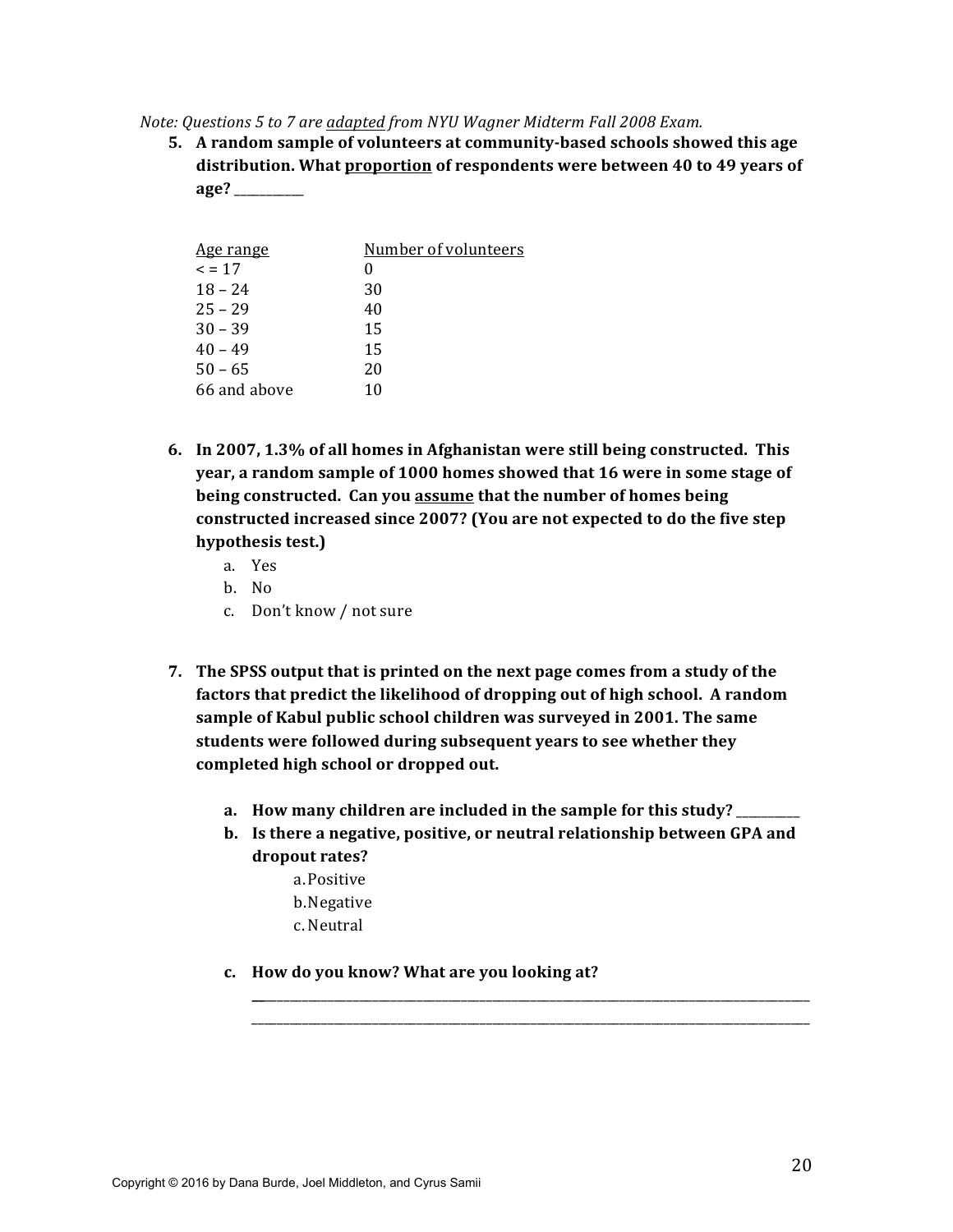d. Are children who attend schools on the North side of the city significantly more likely to drop out of school than those who attend schools that are not on the North side of the city?

> a.Yes b.No

| <b>NORTH</b><br><b>DROPOUT</b><br>GPA | School located in the North side of city? $0 = no$ , $1 = yes$<br>Dropped out of high school? $0 = no 1 = yes$<br>9 <sup>th</sup> grade point average (a continuous variable) |              |                |        |  |  |  |
|---------------------------------------|-------------------------------------------------------------------------------------------------------------------------------------------------------------------------------|--------------|----------------|--------|--|--|--|
|                                       | <b>Correlations</b>                                                                                                                                                           |              |                |        |  |  |  |
|                                       |                                                                                                                                                                               | <b>NORTH</b> | <b>DROPOUT</b> | GPA    |  |  |  |
| <b>NORTH</b>                          | <b>Pearson Correlation</b>                                                                                                                                                    | 1.000        | .384           | $-281$ |  |  |  |
|                                       | Sig. (2-tailed)                                                                                                                                                               |              | .000           | .000   |  |  |  |
|                                       | N                                                                                                                                                                             | 216          | 216            | 216    |  |  |  |
| <b>DROPOUT</b>                        | Pearson Correlation                                                                                                                                                           | .384         | 1.000          | $-323$ |  |  |  |
|                                       | Sig. (2-tailed)                                                                                                                                                               | 000          |                | .000   |  |  |  |
|                                       | N                                                                                                                                                                             | 216          | 216.000        | 216    |  |  |  |
| GPA                                   | Pearson Correlation                                                                                                                                                           | $-281$       | ???            | 1.000  |  |  |  |
|                                       | Sig. (2-tailed)                                                                                                                                                               | .000         | .000           |        |  |  |  |
|                                       | N                                                                                                                                                                             | 216          | 216            | 216    |  |  |  |

## **Competency 30: Coding/Analyzing Qualitative Data**

#### 1. What does a "code" refer to in terms of qualitative data analysis?

- a. It is a label that helps group different sets of interviews into categories (e.g. teachers, parents, school shura members)
- b. It is a label—a word or short phrase—given to a piece of data (e.g. an excerpt) that captures the summarizes what that piece of data says in relation to a research theme or question
- c. Both
- d. None of the above